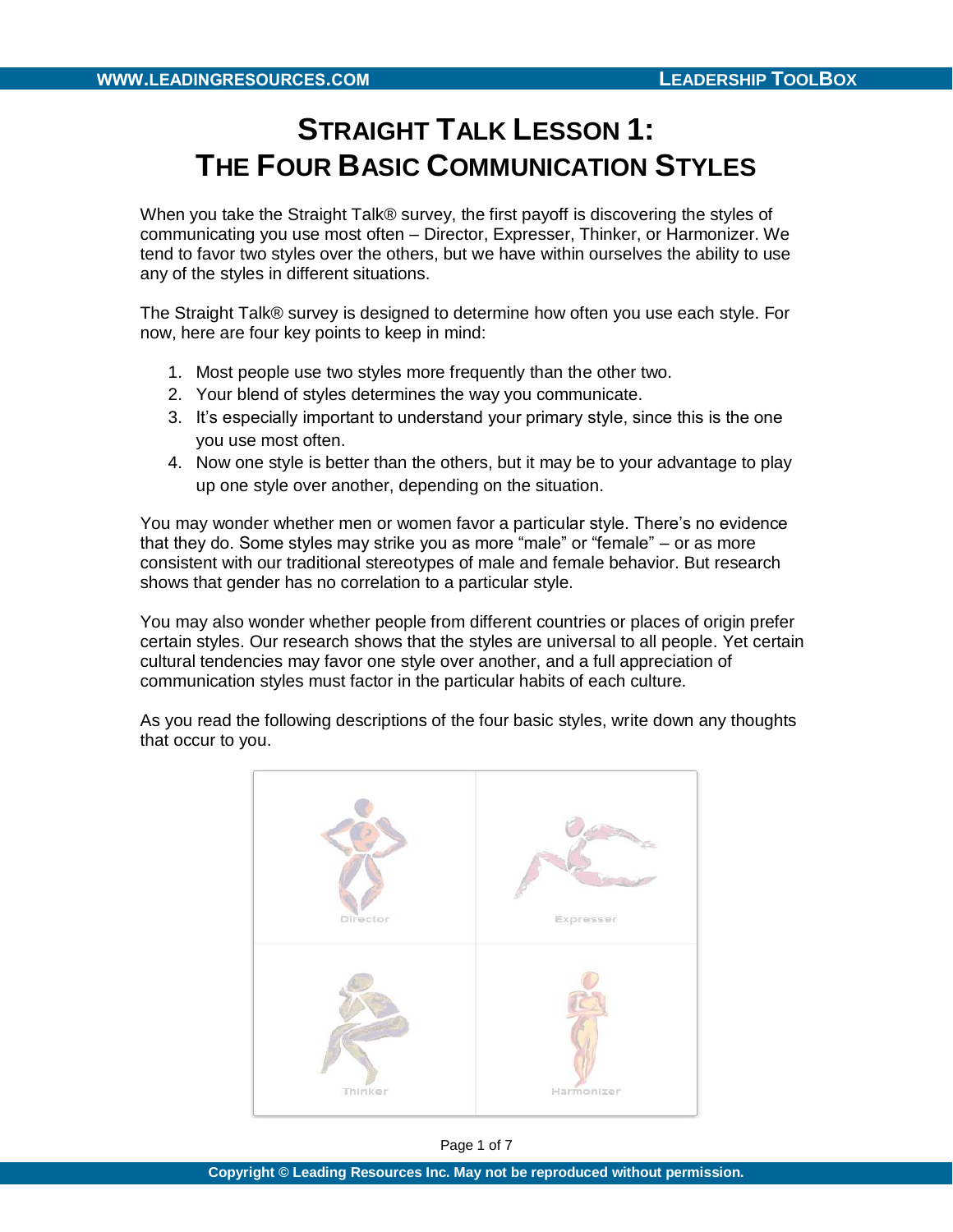#### **Directors**

Imagine someone who likes to get things done—whether it's building a new product or starting a new company. This person is a Director, one of the four basic communication styles.

The Director talks about actions. Directors don't have much time for small talk, or social niceties. In fact, they can be a little uncomfortable around people. They're quick to make decisions, quick to assign tasks, always on the move. Imagine Orson Welles in *Citizen Kane* and you've got a good mental image of the Director.

Directors tend to focus on doing, not listening. They don't tell long stories or inquire into the health of your children. But they do talk about goals, about getting a jump on the competition, about the importance of getting the job done. That's the key for the Director: completion; getting it done. Now, not later. "Give me the bottom line" – that is one of the Director's favorite phrases.

Directors take risks. They're willing to make tough decisions and gamble. Directors like to be in charge. Because Directors focus on getting things done, not on people, they can at times appear insensitive—even intimidating. We'll explore later how to deal with this.

In sum, Directors emphasize action and results. They're great at setting goals. Without the Director's drive, vision, and decisiveness, the world would be a much more static place.

 $\mathcal{L}_\text{max}$  , and the contribution of the contribution of the contribution of the contribution of the contribution of the contribution of the contribution of the contribution of the contribution of the contribution of t

Notes:



Page 2 of 7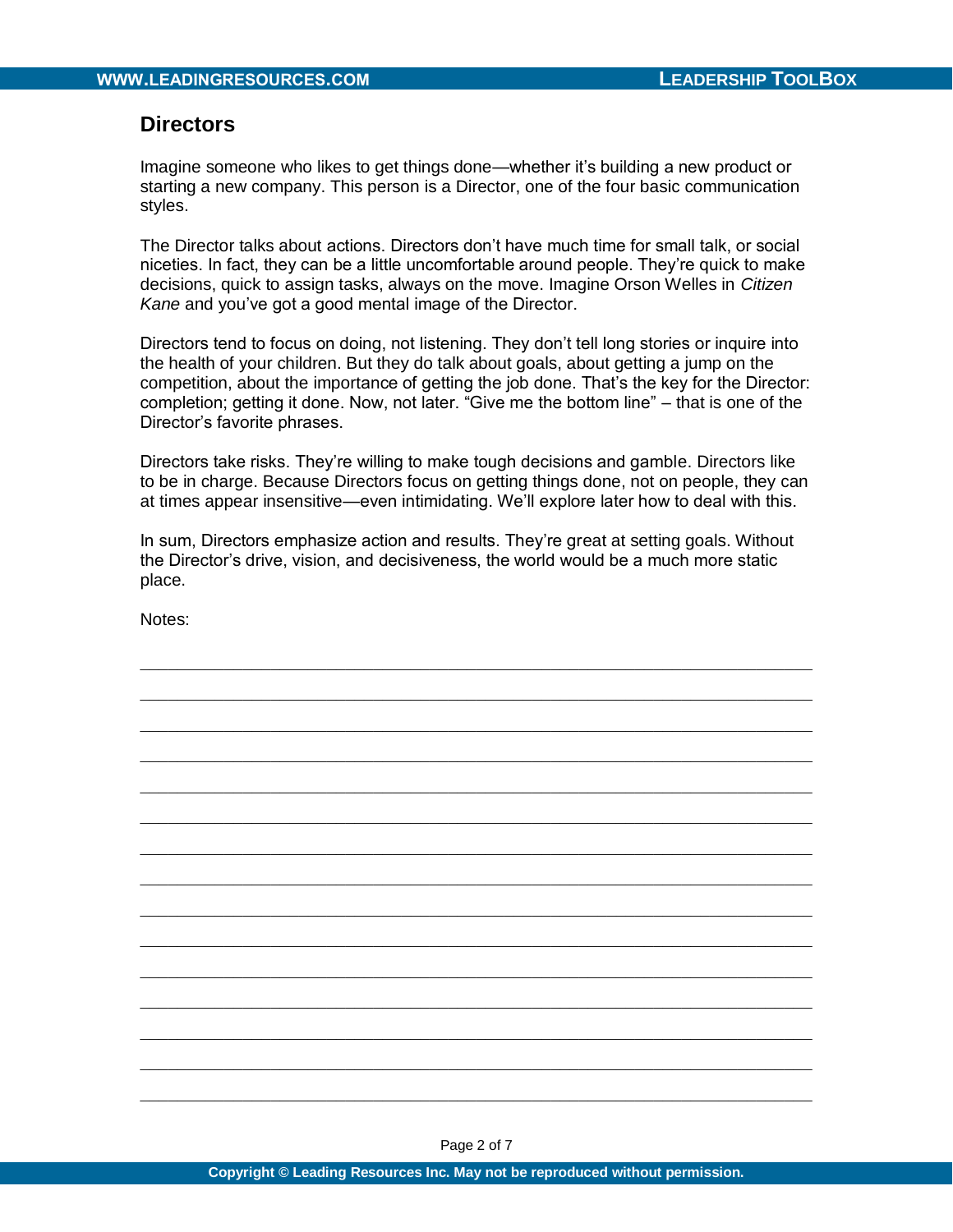#### **Expressers**

Now imagine people whose modus operandi is expressing themselves, talking about their ideas and opinions and feelings and experiences. These people—the Expressers are great talkers. They like to gesture and use animated facial expressions to make a point. You'll find them describing what they felt when they bought their first new car, or dreaming up a clever advertising campaign. Unlike Directors, Expressers like to tell stories. In fact, they're so animated and expressive when they tell stories that they may make other people feel limp. But give them credit: Expressers are entertaining to have around.

Imagine David Letterman or Carol Burnett. Expressers have lots of ideas and thoughts going on at once, sometimes so many that the ideas tumble out of their mouths before they've had a chance to edit them. In fact, thinking aloud is one trademark of the Expresser.

Expressers are creative, always trying to find new ways to do things. They're willing to take chances, especially if their creative reputation is on the line. They're fun to invite to a brainstorming meeting—they're always coming up with an out-of-the-box idea. Yet they can also be disorganized and lack follow-through.

Expressers have a hard time focusing on one topic and listening. They lack a long attention span for something that doesn't involve or interest them. This can be frustrating for the people around them. So Expressers can demand a lot of patience. At the same time, Expressers tend to be sensitive to other people's feelings, and they're express great embarrassment once they realize they've said something that hurt someone else.

In short, Expressers are dynamic, dramatic, exciting, engaging, and entertaining. They may not always be organized. But without them the world would be a much less interesting place.

 $\mathcal{L}_\text{max}$  , and the contribution of the contribution of the contribution of the contribution of the contribution of the contribution of the contribution of the contribution of the contribution of the contribution of t  $\mathcal{L}_\text{max}$  , and the contribution of the contribution of the contribution of the contribution of the contribution of the contribution of the contribution of the contribution of the contribution of the contribution of t  $\mathcal{L}_\text{max}$  , and the contribution of the contribution of the contribution of the contribution of the contribution of the contribution of the contribution of the contribution of the contribution of the contribution of t  $\mathcal{L}_\text{max} = \mathcal{L}_\text{max} = \mathcal{L}_\text{max} = \mathcal{L}_\text{max} = \mathcal{L}_\text{max} = \mathcal{L}_\text{max} = \mathcal{L}_\text{max} = \mathcal{L}_\text{max} = \mathcal{L}_\text{max} = \mathcal{L}_\text{max} = \mathcal{L}_\text{max} = \mathcal{L}_\text{max} = \mathcal{L}_\text{max} = \mathcal{L}_\text{max} = \mathcal{L}_\text{max} = \mathcal{L}_\text{max} = \mathcal{L}_\text{max} = \mathcal{L}_\text{max} = \mathcal{$  $\mathcal{L}_\text{max} = \mathcal{L}_\text{max} = \mathcal{L}_\text{max} = \mathcal{L}_\text{max} = \mathcal{L}_\text{max} = \mathcal{L}_\text{max} = \mathcal{L}_\text{max} = \mathcal{L}_\text{max} = \mathcal{L}_\text{max} = \mathcal{L}_\text{max} = \mathcal{L}_\text{max} = \mathcal{L}_\text{max} = \mathcal{L}_\text{max} = \mathcal{L}_\text{max} = \mathcal{L}_\text{max} = \mathcal{L}_\text{max} = \mathcal{L}_\text{max} = \mathcal{L}_\text{max} = \mathcal{$  $\mathcal{L}_\text{max}$  , and the contribution of the contribution of the contribution of the contribution of the contribution of the contribution of the contribution of the contribution of the contribution of the contribution of t  $\mathcal{L}_\text{max}$  , and the contribution of the contribution of the contribution of the contribution of the contribution of the contribution of the contribution of the contribution of the contribution of the contribution of t  $\mathcal{L}_\text{max}$  , and the contribution of the contribution of the contribution of the contribution of the contribution of the contribution of the contribution of the contribution of the contribution of the contribution of t  $\mathcal{L}_\text{max}$  , and the contribution of the contribution of the contribution of the contribution of the contribution of the contribution of the contribution of the contribution of the contribution of the contribution of t  $\mathcal{L}_\text{max}$  , and the contribution of the contribution of the contribution of the contribution of the contribution of the contribution of the contribution of the contribution of the contribution of the contribution of t  $\mathcal{L}_\text{max} = \mathcal{L}_\text{max} = \mathcal{L}_\text{max} = \mathcal{L}_\text{max} = \mathcal{L}_\text{max} = \mathcal{L}_\text{max} = \mathcal{L}_\text{max} = \mathcal{L}_\text{max} = \mathcal{L}_\text{max} = \mathcal{L}_\text{max} = \mathcal{L}_\text{max} = \mathcal{L}_\text{max} = \mathcal{L}_\text{max} = \mathcal{L}_\text{max} = \mathcal{L}_\text{max} = \mathcal{L}_\text{max} = \mathcal{L}_\text{max} = \mathcal{L}_\text{max} = \mathcal{$ 

Notes:

Page 3 of 7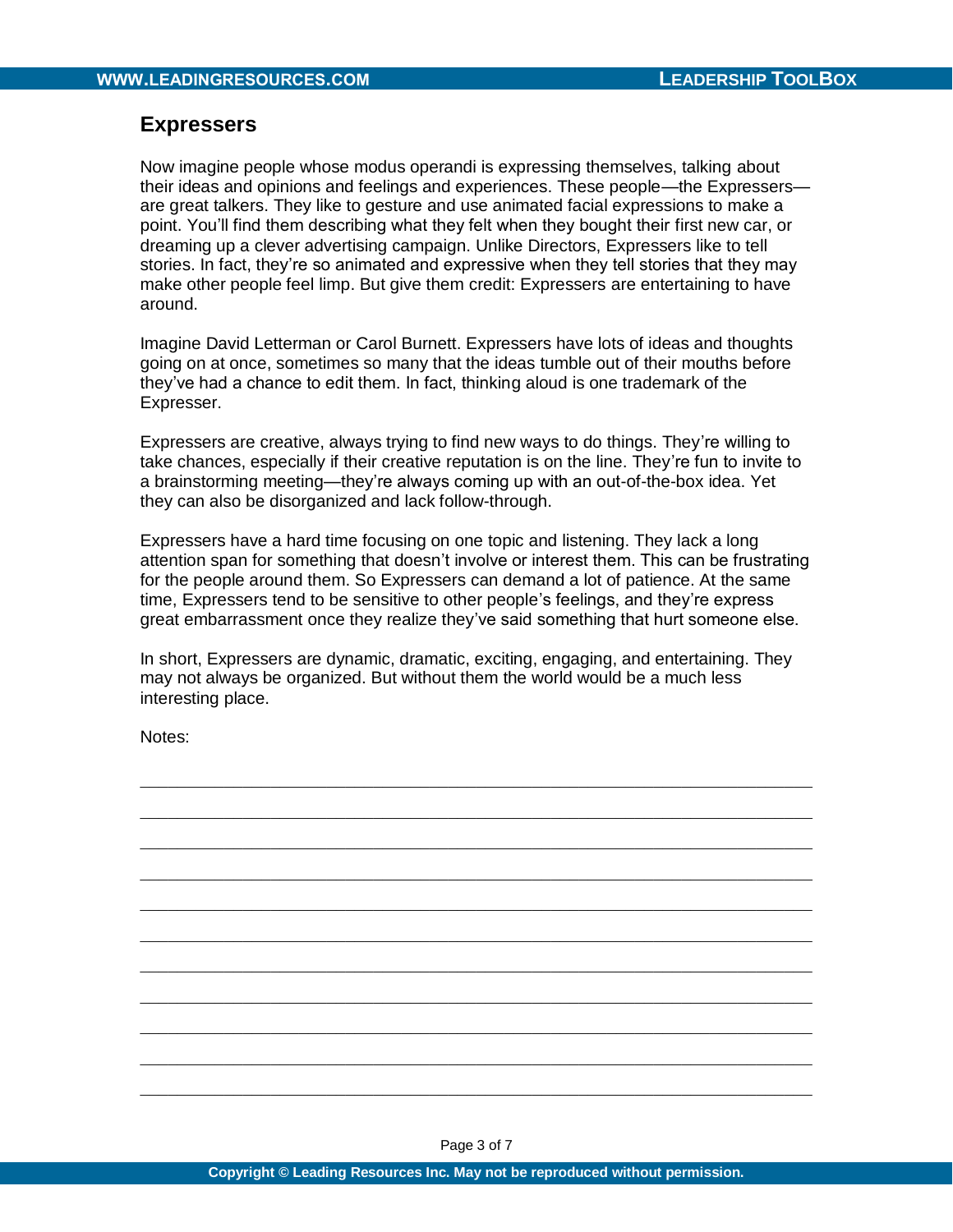#### **Thinkers**

Now imagine people who like to solve problems. They like the process of working through all the details, the nuances, the ramifications and implications. These people the Thinkers—are focused on getting things done right. Their exacting sense of detail drives them to ask lots of questions.

If a Thinker is considering buying a new computer system, for example, she'll ask for all the comparative data. She'll make sure she has all her facts exactly in order. She'll make a list of the features she wants (the list is a trademark of the Thinker). Often she'll postpone making a decision until she's certain she's got every piece of information she can find—much to the frustration of Directors, who'd like things to move more quickly.

Problem solving is of paramount importance to Thinkers. Imagine the character played by Jeff Goldblum in *Jurassic Park* and *The Lost World*. The Thinker possesses a marvelously honed ability to focus entirely on the problem at hand—often to the exclusion of the bigger picture. Thinkers can seem tedious at times. But details are not tedious to the Thinker. All those questions are crucial to getting the job done right. And their attention to detail can make Thinkers very valuable to have around.

As you might surmise, Thinkers tend to be more cautious than either Directors or Expressers. They play out scenarios in great detail in their minds, thus they're likely to consider other people's needs and feelings before acting. They like to discuss these details with others, to make sure they've considered every angle. Thinkers tend to underestimate the amount of time they need to complete a project.

Unlike Directors, who rarely miss a deadline, Thinkers will give themselves "extensions" in order to make sure the project is done correctly the first time.

In sum, Thinkers are the world's problem solvers. They ask questions and revel in details. They may miss an occasional deadline, but no one is more superbly equipped than the Thinker to think things through.

Notes:



Page 4 of 7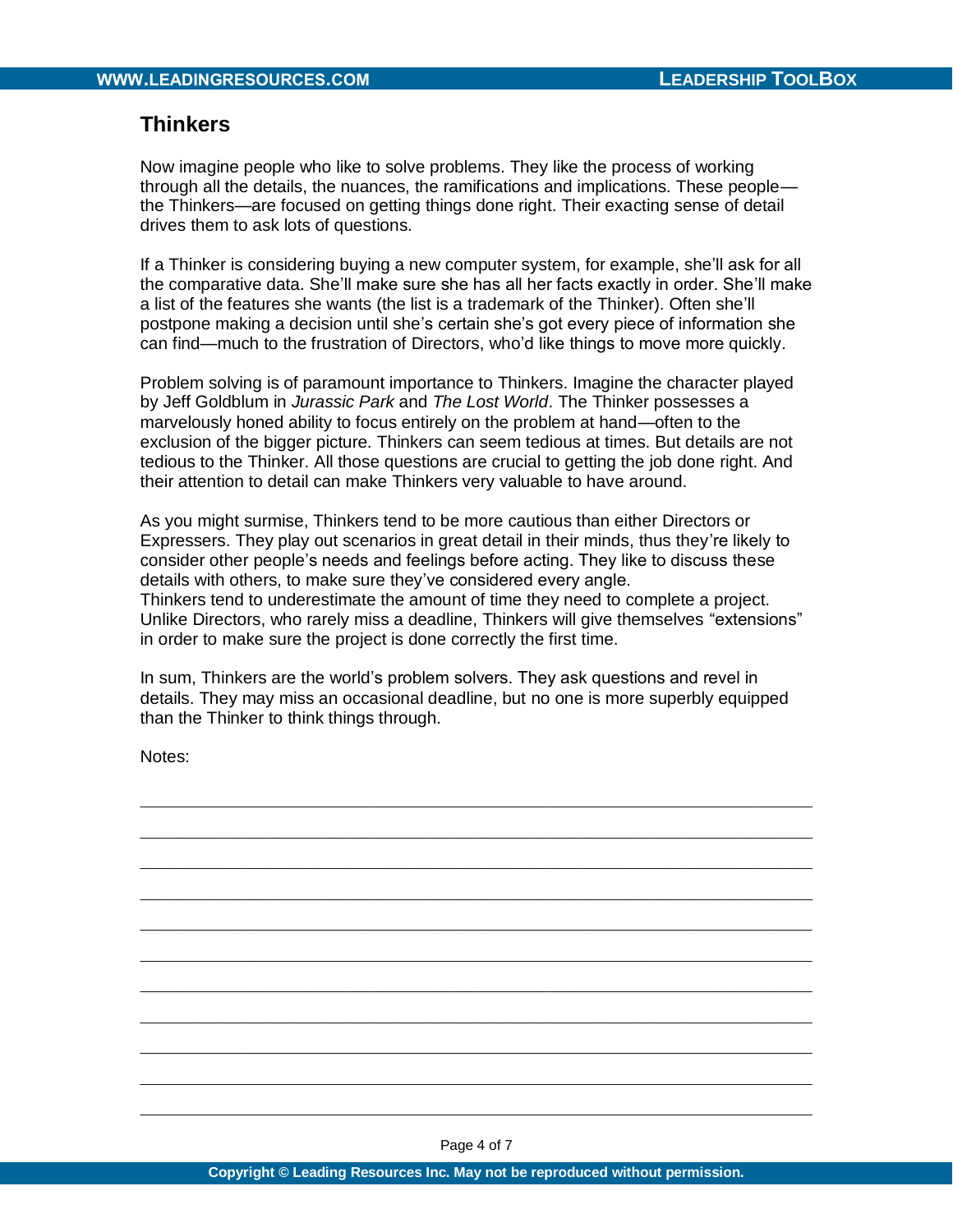#### **Harmonizers**

Now let's meet the fourth major style of communicating. Picture someone who listens to other people's problems, someone who is steady and dependable, someone who will offer sympathy when your child catches the flu. Picture Ingrid Bergman in *Casablanca* or Gregory Peck in *To Kill a Mockingbird*. Or better yet, Mother Teresa.

These people—the Harmonizers—are caregivers and healers. They bring muffins to work in the morning. They give special presents at holidays. People naturally turn to them for comfort in times of trouble. They speak warmly and lovingly to other people, who in turn speak warmly and lovingly of them. Harmonizers may not be decisive or daring, but they keep people working happily together, often in subtle ways.

Harmonizers are attuned to people's feelings, and they like to talk about people—not in the same animated or aggressive way Expressers do, but more quietly, with less attention drawn to themselves. They're focused on the group's well-being; one of the Harmonizer's trademarks is being a team player. At lunch or at a company picnic, you'll see the Harmonizers sitting together talking quietly—or not talking at all. Harmonizers aren't trailblazers. In social situations, they'll rarely say anything inflammatory or unconventional. Harmonizers prefer to fit in, not stand out.

Harmonizers seeks to avoid conflict. When a stranger comes into their midst, they are careful, guarded. You can only get to know them gradually, not right away. Because they like to please other people, they'll say "yes" to something even though it would be better all around if they declined. As a result, Harmonizers can take on too much and feel overwhelmed.

In short, Harmonizers are quiet, caring people who words express pride in the accomplishments of the team. Without them, the world would be a far less caring place.

 $\mathcal{L}_\text{max}$  , and the contribution of the contribution of the contribution of the contribution of the contribution of the contribution of the contribution of the contribution of the contribution of the contribution of t  $\mathcal{L}_\text{max} = \mathcal{L}_\text{max} = \mathcal{L}_\text{max} = \mathcal{L}_\text{max} = \mathcal{L}_\text{max} = \mathcal{L}_\text{max} = \mathcal{L}_\text{max} = \mathcal{L}_\text{max} = \mathcal{L}_\text{max} = \mathcal{L}_\text{max} = \mathcal{L}_\text{max} = \mathcal{L}_\text{max} = \mathcal{L}_\text{max} = \mathcal{L}_\text{max} = \mathcal{L}_\text{max} = \mathcal{L}_\text{max} = \mathcal{L}_\text{max} = \mathcal{L}_\text{max} = \mathcal{$  $\mathcal{L}_\text{max}$  , and the contribution of the contribution of the contribution of the contribution of the contribution of the contribution of the contribution of the contribution of the contribution of the contribution of t  $\mathcal{L}_\text{max}$  , and the contribution of the contribution of the contribution of the contribution of the contribution of the contribution of the contribution of the contribution of the contribution of the contribution of t  $\mathcal{L}_\text{max} = \mathcal{L}_\text{max} = \mathcal{L}_\text{max} = \mathcal{L}_\text{max} = \mathcal{L}_\text{max} = \mathcal{L}_\text{max} = \mathcal{L}_\text{max} = \mathcal{L}_\text{max} = \mathcal{L}_\text{max} = \mathcal{L}_\text{max} = \mathcal{L}_\text{max} = \mathcal{L}_\text{max} = \mathcal{L}_\text{max} = \mathcal{L}_\text{max} = \mathcal{L}_\text{max} = \mathcal{L}_\text{max} = \mathcal{L}_\text{max} = \mathcal{L}_\text{max} = \mathcal{$  $\mathcal{L}_\text{max}$  , and the contribution of the contribution of the contribution of the contribution of the contribution of the contribution of the contribution of the contribution of the contribution of the contribution of t  $\mathcal{L}_\text{max}$  , and the contribution of the contribution of the contribution of the contribution of the contribution of the contribution of the contribution of the contribution of the contribution of the contribution of t  $\mathcal{L}_\text{max} = \mathcal{L}_\text{max} = \mathcal{L}_\text{max} = \mathcal{L}_\text{max} = \mathcal{L}_\text{max} = \mathcal{L}_\text{max} = \mathcal{L}_\text{max} = \mathcal{L}_\text{max} = \mathcal{L}_\text{max} = \mathcal{L}_\text{max} = \mathcal{L}_\text{max} = \mathcal{L}_\text{max} = \mathcal{L}_\text{max} = \mathcal{L}_\text{max} = \mathcal{L}_\text{max} = \mathcal{L}_\text{max} = \mathcal{L}_\text{max} = \mathcal{L}_\text{max} = \mathcal{$  $\mathcal{L}_\text{max}$  , and the contribution of the contribution of the contribution of the contribution of the contribution of the contribution of the contribution of the contribution of the contribution of the contribution of t  $\mathcal{L}_\text{max}$  , and the contribution of the contribution of the contribution of the contribution of the contribution of the contribution of the contribution of the contribution of the contribution of the contribution of t  $\mathcal{L}_\text{max} = \mathcal{L}_\text{max} = \mathcal{L}_\text{max} = \mathcal{L}_\text{max} = \mathcal{L}_\text{max} = \mathcal{L}_\text{max} = \mathcal{L}_\text{max} = \mathcal{L}_\text{max} = \mathcal{L}_\text{max} = \mathcal{L}_\text{max} = \mathcal{L}_\text{max} = \mathcal{L}_\text{max} = \mathcal{L}_\text{max} = \mathcal{L}_\text{max} = \mathcal{L}_\text{max} = \mathcal{L}_\text{max} = \mathcal{L}_\text{max} = \mathcal{L}_\text{max} = \mathcal{$  $\mathcal{L}_\text{max}$  , and the contribution of the contribution of the contribution of the contribution of the contribution of the contribution of the contribution of the contribution of the contribution of the contribution of t

Notes:

Page 5 of 7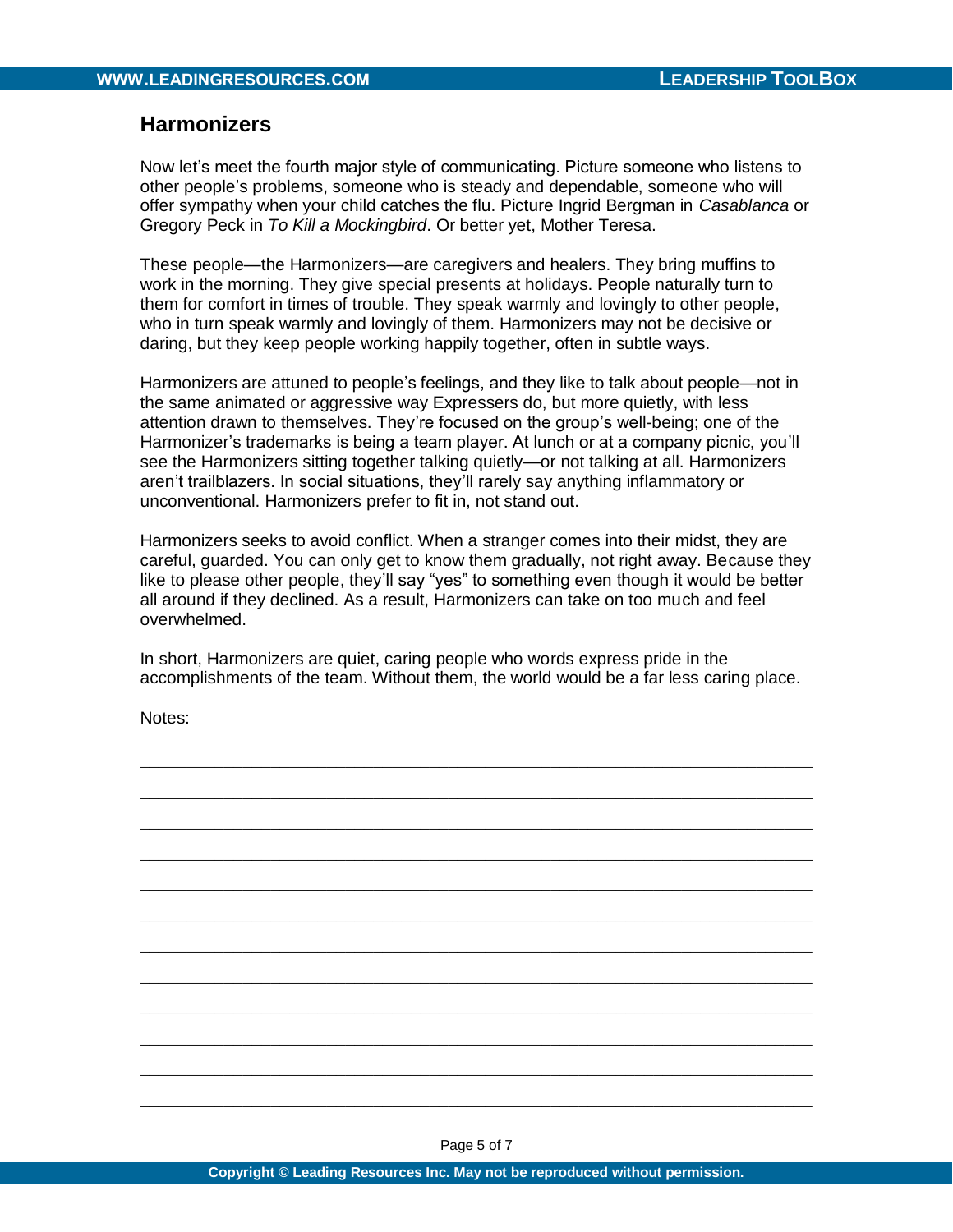### **Conclusion**

One of the earliest efforts at understanding human nature was led by a school of Greek philosophers who maintained that people's characters were determined by four special "humors." Each humor was concentrated in a particular bodily fluid. High levels of blood resulted in an enthusiastic type; an excess of black bile resulted in a melancholy character; high amounts of yellow bile caused one to be irritable; and an excess of phlegm created a slow, apathetic personality.

In this lesson you've learned about the four communication styles—a modern counterpart of the four humors. By training yourself to identify and understand each style, you'll quickly learn to appreciate some of the subtleties in people's communications—the hidden meanings behind their words, the types of things they pay attention to. This, in turn, will lead to more satisfying and more successful interactions.

More important, as you begin to appreciate how people see things in four very different ways, you will begin to appreciate how around us revolve four different worlds—the worlds of the Director, Expresser, Thinker, and Harmonizer.